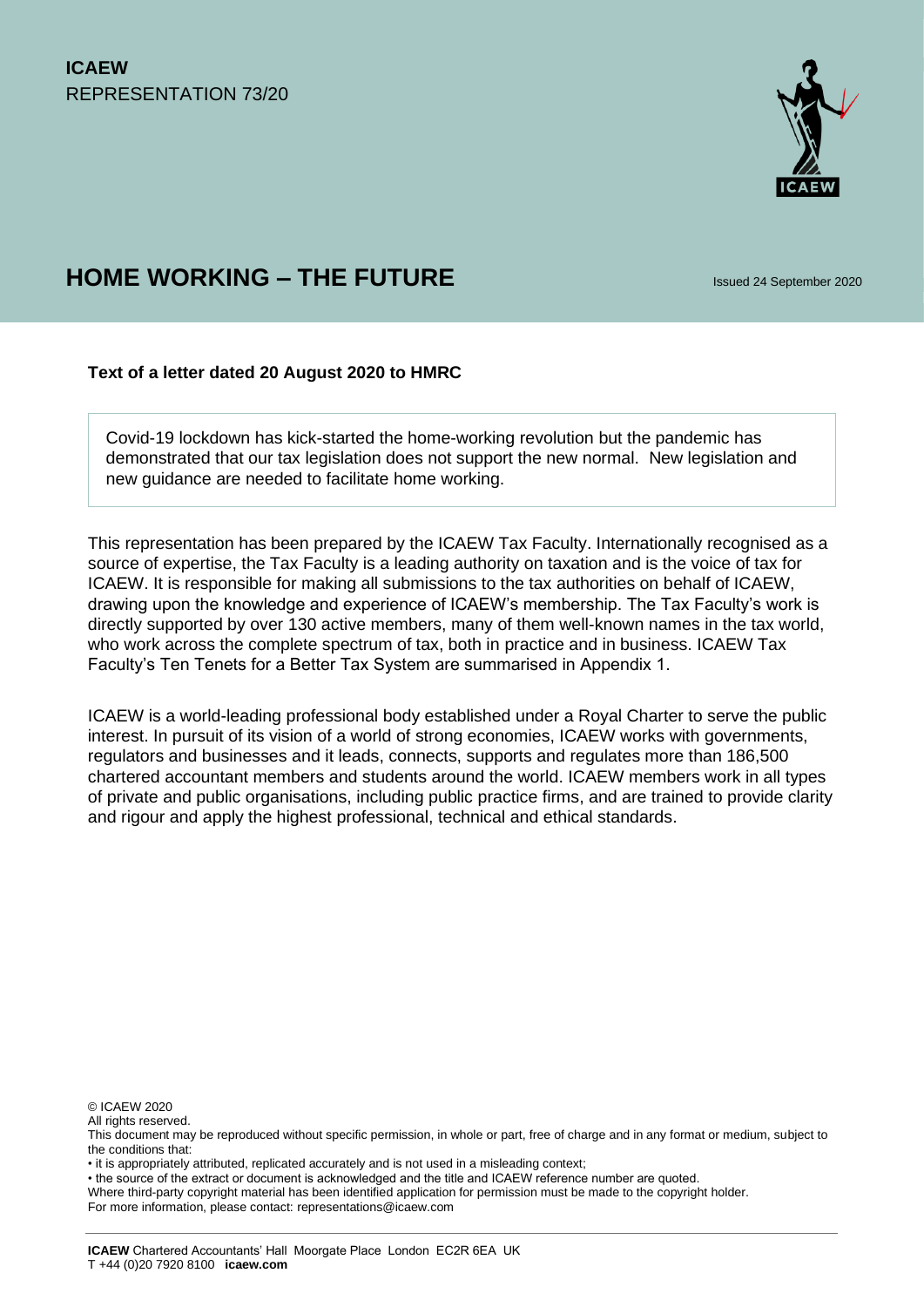## **TEXT OF A LETTER DATED 20 AUGUST 2020 TO HMRC**

- 1. The covid-19 crisis has forced many more office-based workers to work from home for the first time. In many cases it has been demonstrated that it is not only commercially and environmentally advantageous for them to work remotely but facilitates a better work / home balance and improved wellbeing. We are now seeing employers start to agree that such employees can work from home permanently, both being 100% home based or with limited time in the office. Certainly, it appears that the proportion of individuals who will work less than 50% of their time in the office will increase dramatically and the home-working revolution is now happening, kick-started by covid-19.
- 2. Unfortunately, the pandemic has demonstrated that our tax legislation does not support this "new normal" and consequently we believe that new legislation and new guidance from HMRC is required to facilitate home working.

## **Reimbursement or provision of equipment for home working**

- 3. Lockdown required employers quickly to enable their employees to work from home. Computers, monitors and desks were required and this highlighted the difference in taxation of this provision dependent on whether the equipment was paid for by the employer or by the employee and reimbursed. Fortunately, but only after extensive representations, the law was relaxed. Initially if the equipment was provided by way of reimbursement, HMRC guidance was that the benefit was taxable and the tax due could be paid by way of a PSA.
- 4. Following Ministerial Statement [HCWS237](https://questions-statements.parliament.uk/written-statements/detail/2020-05-13/HCWS237) relief is given provided that the two following conditions were met:
	- 1. That equipment is obtained for the sole purpose of enabling the employee to work from home as a result of the coronavirus outbreak, and
	- 2. The provision of the equipment would have been exempt from income tax if it had been provided directly to the employee by or on behalf of the employer (under [s316 of ITEPA\)](https://www.legislation.gov.uk/ukpga/2003/1/section/316).
- 5. The relief is provided by legislation made on 20 May 2020 [\(SI 2020 No.524\)](https://www.legislation.gov.uk/uksi/2020/524/contents/made) and is available until 5 April 2021. Prior to 11 June 2020, relief can be obtained by HMRC exercising its collection and management powers not to collect tax and NIC due on any reimbursed payments made on or after 16 March 2020 (the date the government recommended working from home).
- 6. Now that it appears that working at home will become the new normal, we believe that the statutory relief should be made permanent as there appears to be no logical reason why the method of provision alone should make a difference in the tax treatment. We accept that who has ownership of the asset can have an impact and we believe that HMRC could explain in guidance what is expected by way of documentary evidence to support ownership.

#### **Home working arrangements**

7. HMRC guidance at [EIM32825](https://www.gov.uk/hmrc-internal-manuals/employment-income-manual/eim32825) explains that the rules in [s336 ITEPA 2003](https://www.legislation.gov.uk/ukpga/2003/1/section/336) are far more restrictive than those within [s316A ITEPA 2003.](https://www.gov.uk/hmrc-internal-manuals/employment-income-manual/eim32825) The guidance states:

> "Section 316A only provides an exemption for employer payments. It does not change the law on deductions for employees' unreimbursed household expenses. The circumstances in which an exempt payment can be made are much less restrictive than the circumstances in which an employee is entitled to relief for household expenses under Section 336. In particular, exempt payments can be made to employees who work at home under a voluntary homeworking scheme. So the fact that an exempt payment has been or could be made does not mean that the employee is entitled to relief for household expenses".

- 8. [EIM01472](https://www.gov.uk/hmrc-internal-manuals/employment-income-manual/eim01472) provides HMRC's guidance on the application of the s316A(3) ITEPA 2003 exemption. The following two conditions have to be met:
	- there must be arrangements between the employer and the employee, and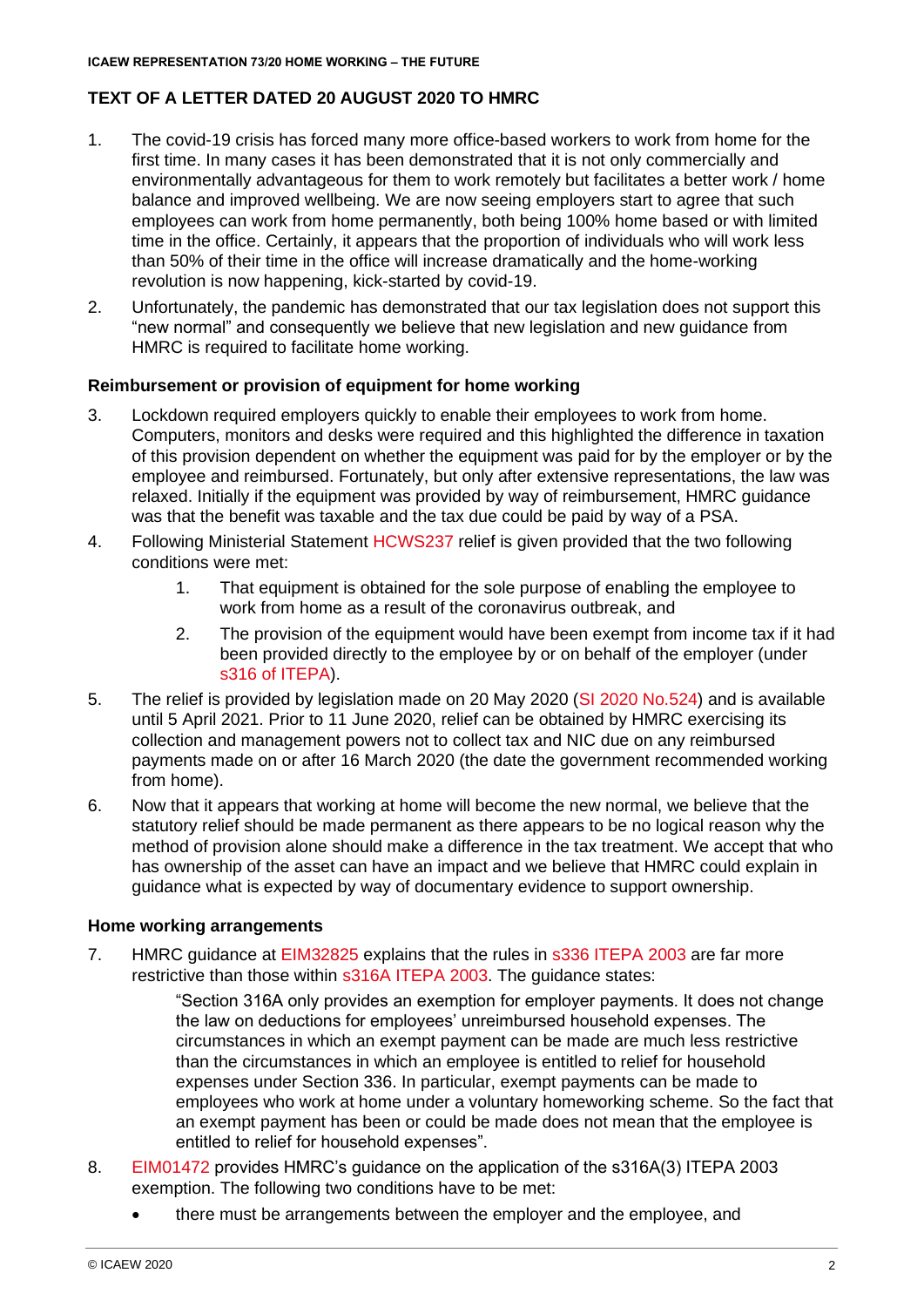- the employee must work at home regularly under those arrangements.
- 9. The guidance also helpfully explains that the exemption ...
	- "will not apply where an employee simply takes work home in the evenings"

and that HMRC accept that the exemption does apply when ...

"an employee works at home regularly where working at home is frequent or follows a pattern. For example, where an employee agrees to work 3 days each week on the employer's premises and 2 days at home you should accept that the work at home is regular. This will be so even if the days on which the employee works at home vary from week to week."

- 10. In contrast, HMRC guidance in [EIM32760](https://www.gov.uk/hmrc-internal-manuals/employment-income-manual/eim32760) on the more restrictive s336 ITEPA 2003 explains that in order to for exemption to be available the following conditions have to be met:
	- the duties that the employee performs at home are substantive duties of the employment. "Substantive duties" are duties that an employee has to carry out and that represent all or part of the central duties of the employment (see [EIM32780\)](https://www.gov.uk/hmrc-internal-manuals/employment-income-manual/eim32780)
	- those duties cannot be performed without the use of appropriate facilities
	- no such appropriate facilities are available to the employee on the employer's premises (or the nature of the job requires the employee to live so far from the employer's premises that it is unreasonable to expect him or her to travel to those premises on a daily basis)
	- at no time either before or after the employment contract is drawn up is the employee able to choose between working at the employer's premises or elsewhere.
- 11. The last two conditions do not seem to be reasonable under the new normal. They appear particularly contradictory to non-tax professionals. Why is choice relevant above but not in the case of the financial adviser who has chosen to work from home in the final example in [EIM21613?](https://www.gov.uk/hmrc-internal-manuals/employment-income-manual/eim21613) Why should whether the laptop was bought by the employer or the financial advisor employee and then reimbursed impact on the tax result?
- 12. If HMRC feel that they cannot relax the guidance so that expenses that support homeworking can be allowed in a similar manner to homeworking arrangements for s316A then the law should be changed.
- 13. If HMRC feel that this would open the floodgates too widely for expense claims then HMRC should consider a separate carve-out for expenses reimbursed for equipment that supports home working.
- 14. HMRC seem to be particularly concerned for example by the cost of home broadband. It should not be necessary to have to install a separate line to get relief. Why shouldn't this be an allowable expense for home working, particularly where the employee works full time? If the concern is private use, then allow a proportion, say 5/7th, of the charge for an employee working five days a week from home. If there are other members of the household, then apportion again for the private use that the others may have.
- 15. Another area of concern for HMRC would be the impact on any changes on the relief for travel under the workplace and permanent workplace rules. We feel that should be subject to a separate discussion. In any event we feel that any changes in either guidance or legislation to support the increase in remote or homeworking could be ring-fenced.

#### **In summary**

- 16. The world has changed and the tax legislation is not fit for purpose in the light of the likely increase in employees working from home. HMRC should review both its guidance but also the legislation to support the increase in home working.
- 17. We look forward to discussing this further with you.